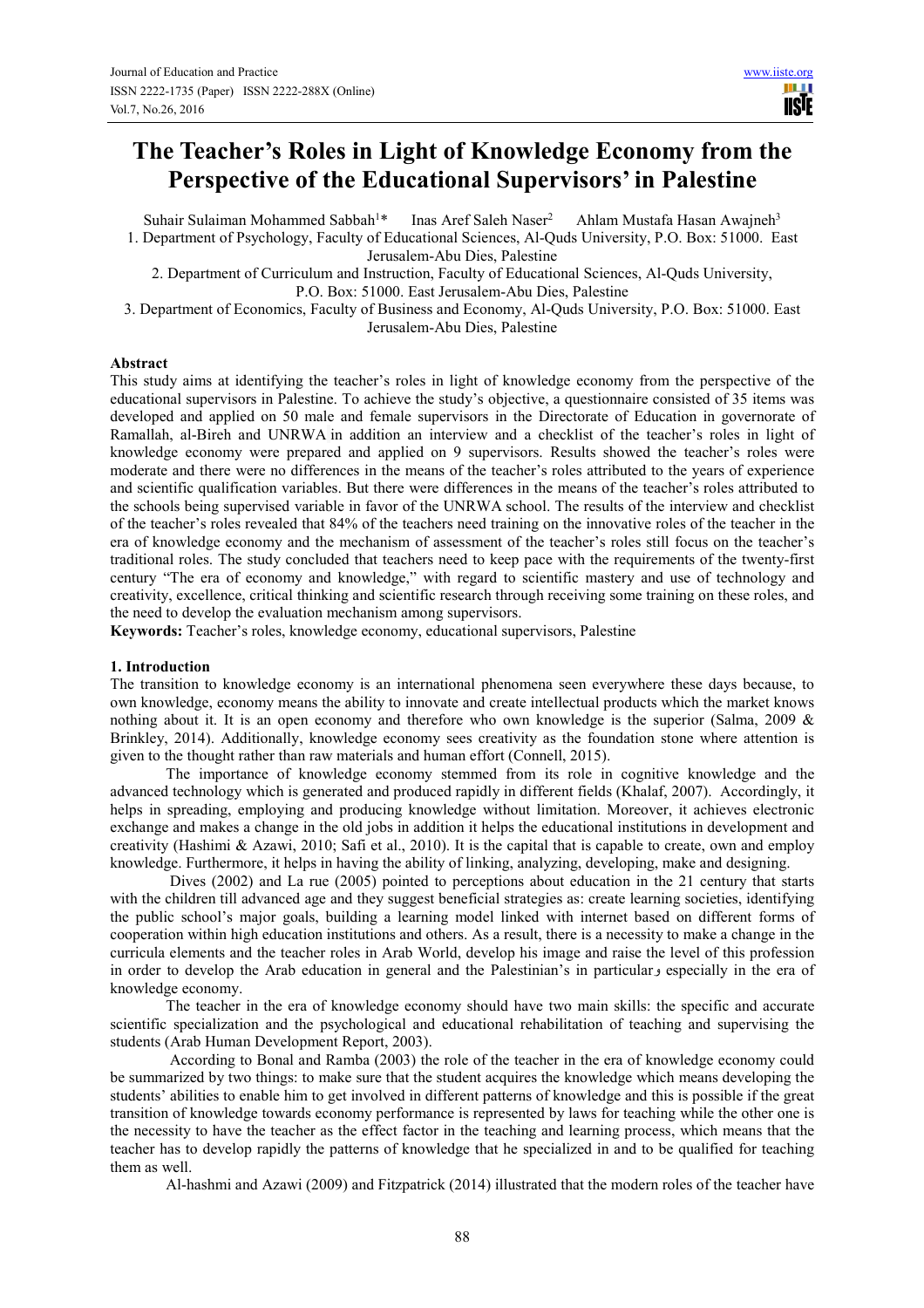to cope up with development including the teacher's role as a facilitator , expert in his career, responsible for system and students' achievement, psychological guide , a model, a member in the local society, designer of the educational process , a user for technology, motivator to the interaction among the students and developer of self-development.

Some of the studies that addressed this issue were as follows: Al-qarni (2009) which concluded that the most important educational transitions were ordered ascending as follows: transition towards e-school (89.2%), learning for oneself and living with others( 88.8%), transitions towards producing and creating knowledge (88.6%), continuous learning (87.6%), transition towards society to build society of knowledge (87.6%), learning for work (86.6%) and administrative empowerment (83%). The study of Shatnawi and Olimat (2008) showed that extent of the education diploma programs achievement of the educational competencies from the perspective education diploma students was high. And Qleimat (2008) assured the education's field need to 68 subcompetencies for the teachers: personal and specialization, planning &assessment, information and communications. And the study's results revealed the efficiency of a program based knowledge economy in developing the competencies of Arabic teacher of the secondary stage. Shadah and Omari (2014), Olimat (2013) Hilat and Al-Qdah (2008) and Kang (2003) showed that the teacher's roles were high and there were differences attributed to the specializations in favor of the scientific ones and the scientific qualification variable in favor of high studies. According to Shahada and Omari (2014) there were no differences in the years of experience and this study does not agree with Gutaan's study (2007) which showed the degree of the teachers' application of the cognitive economy skills was moderate while the studies of Batarsah (2005) and Bonal and Rambla (2003) revealed that the teachers' degree of applying cognitive knowledge economy was low.

The studies of Batarsah (2005) and Eiadat (2005) showed lack of significant differences in the degree of the teachers' performance of the skills attributed to the scientific qualification and years of experience in teaching.

Holowetzki's (2002) study aimed to know the impact of cultural factors in the economy and knowledge management, the study used the content analysis method, and by reviewing the educational literature and related studies, on the subject of knowledge management conducted during the period (1998-2002) in the United States. The study found that there are six key factors in all institutions which play an active role in knowledge management posing frames for the success or failure of these institutions, according to deal with these six factors; namely: information systems, the structure of the organization, systems and bonus, compensation, operations, personal and leadership, and individuals play a crucial role in the success of the enterprise and achieve its goals.

Alkadimat's (2008) study aimed to test the effectiveness of a training program, based on a knowledge economy in the efficiencies of the Arabic language teachers in the secondary stage development. The study adopted two approaches; descriptive and quasi-experimental, and the study sample consisted of 187 teachers, and using a note card and self assessment card. The results of the study pointed to the need for educational field to (68) the adequacy of a subsidiary, for secondary school teachers majoring in Arabic: personal and specialized skills, and competencies of planning and evaluation, information and communication, as the results showed the effectiveness of the program based on the knowledge economy in the development of Arabic language teachers and her teachers at the secondary level.

The studies of Shahada and Omari (2014) and Qdaha (2008) are in agreement with Fitzpatrick's study (2014), and there were significant differences attributed to gender variable in favor of the females but they were in disagreement with the study of Eiadat (2005) which showed lack of differences attributed to scientific qualification and years of experience variables.

During the revision the educational literature and the previous studies, the researchers, according to their knowledge, noticed lack of studies investigating the degree of the teachers' roles in light of knowledge economy from the perspective of the supervisors in Palestine in particular and the Arab world in general. The current study gets benefit of these previous studies in developing the tool of the study and choosing the population and the sample of the study.

# **1.1 Problem of the Study**

The teacher is one of the significant components of the educational system, and there is a necessity to reconsider his roles in the era of knowledge economy whether it was in Arab world or in Palestine, especially the international Bank's report about education (2008) pointed to some gaps between what the educational systems in Arab World have achieved and between what the area needs to achieve its current and future development goals. Therefore, the teacher's practice of the new roles in light of attitudes of knowledge economy is considered one of the basic elements that help the education process to succeed. Accordingly, this study came to identify the teacher's roles in light of the knowledge economy from the supervisors' perspective.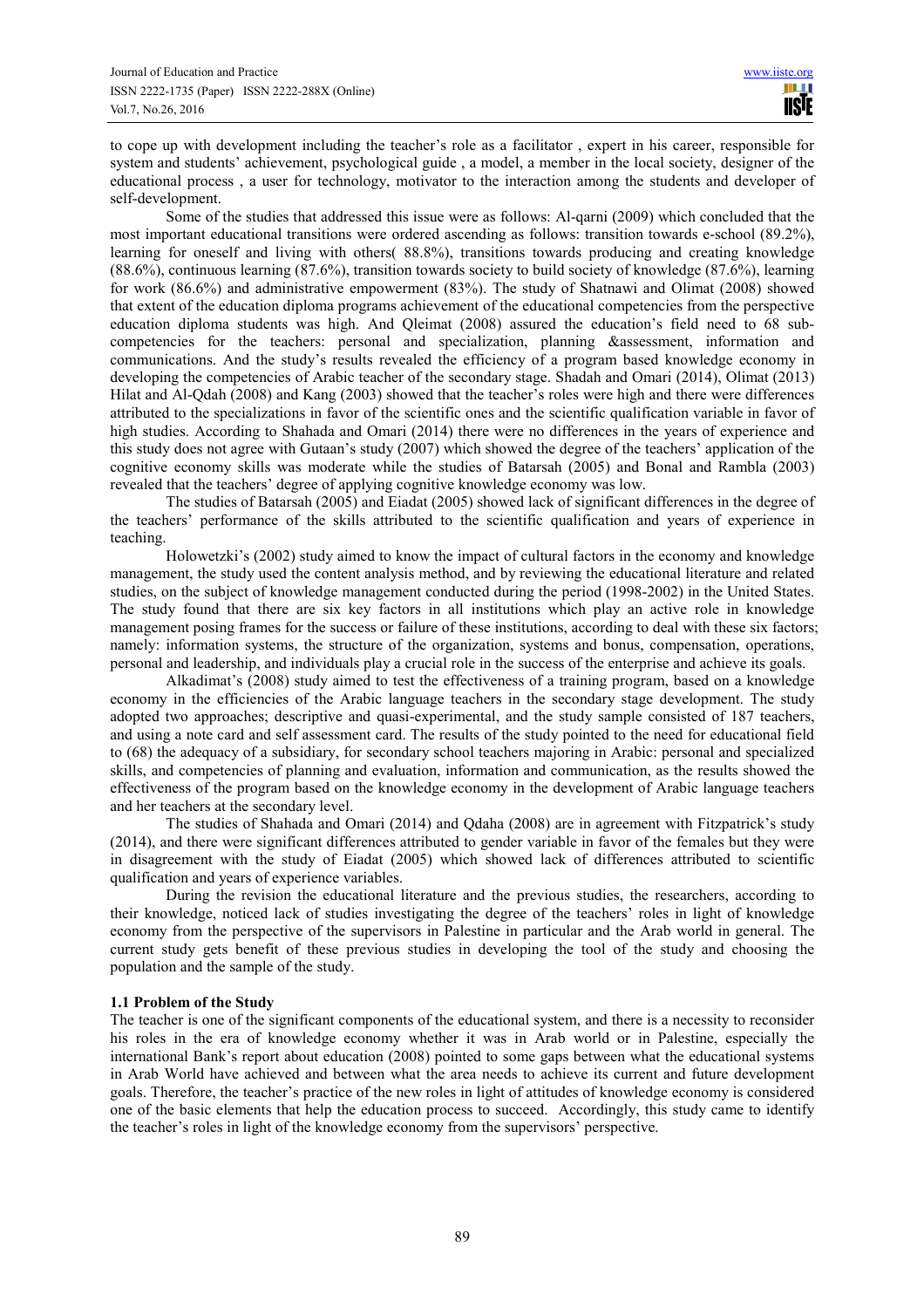# **1.2 Questions of the Study**

The main question is:

What are the roles of the teacher in light of knowledge economy from the perspective of the educational supervisors in Palestine?

The sub-questions are:

1. What is the average of the teacher's roles in light of the knowledge economy from the perspective of the educational supervisors in Palestine?

2 . Do the respondents' responses vary according to the variables (years of experience, scientific qualification, school which are supervised) at  $(\alpha \le 0.05)$ ?

3 . What are the current roles of the teacher? What are the roles he needs from the perspective of the educational supervisors in Palestine?

# **1.3 Objectives of the Study**

This study aims at identifying the following gaols:

1- The teacher's roles in light of the knowledge economy from the perspective of the educational supervisors in Palestine.

2- The effect of the following variables (years of experience, scientific qualification, schools being supervised) in the identifying the teacher's roles.

3- The teacher's current roles and the roles that he needs training in from the supervisors' perspective.

# **1.4 Significance of the Study**

- The importance of the subject which the study addressed in Palestine seeks to establish knowledge economy especially in the field of education including creative people who are capable to solve problems.
- Prepare and present an appropriate description to a set of teacher's roles in light of knowledge economy which helps in raising the teacher's competency and improving his teaching level.
- This study could be beneficial to Ministry of Education in terms of roles that the teacher has and other roles he needs to know in light of knowledge economy and constructing suitable programs of developing and training the teachers on these roles.

#### **1.5 Limitations of the Study**

The study is limited to all supervisors in the education Directorate in Ramallah and al-Bireh Governorate (Public & UNRWA ) in the second semester for the academic year2015/2016.

#### **1.6 Methods and Procedures**

The analytic and descriptive approach was used for its appropriateness for this type of studies.

## **1.7 Population and Sample of the Study**

The population includes all the educational supervisors operating in the Education and UNRWA offices in Ramallah and al-Bireh Governorates in Palestine consists of 50 supervisors. The sample's views were towards the teacher's roles in light of knowledge economy and its relation with demographic changes was recorded. Table (1) illustrates the population of the study.

| Variable                 | Category          | N  | Prop   |
|--------------------------|-------------------|----|--------|
| Years of experience      | 1-less than 6     | 10 | $\%20$ |
|                          | 6-less than 11    | 13 | $\%26$ |
|                          | 11-less than $16$ | 9  | %18    |
|                          | More than 16      | 18 | $\%36$ |
| Scientific qualification | Bachelor          | 19 | %38    |
|                          | Ma and higher     | 31 | %62    |
| Schools being supervised | Public &private   | 30 | %60    |
|                          |                   | 10 | $\%20$ |
|                          |                   | 10 | $\%20$ |
| Total                    |                   | 50 | %100   |

Table 1. distribution of the sample of the study

#### **1.8 Instrument of the Study**

# **First: Questionnaire**

After reviewing instruments used in the studies of Mostafa&Kilani,2011;Abu Neir & others,2011;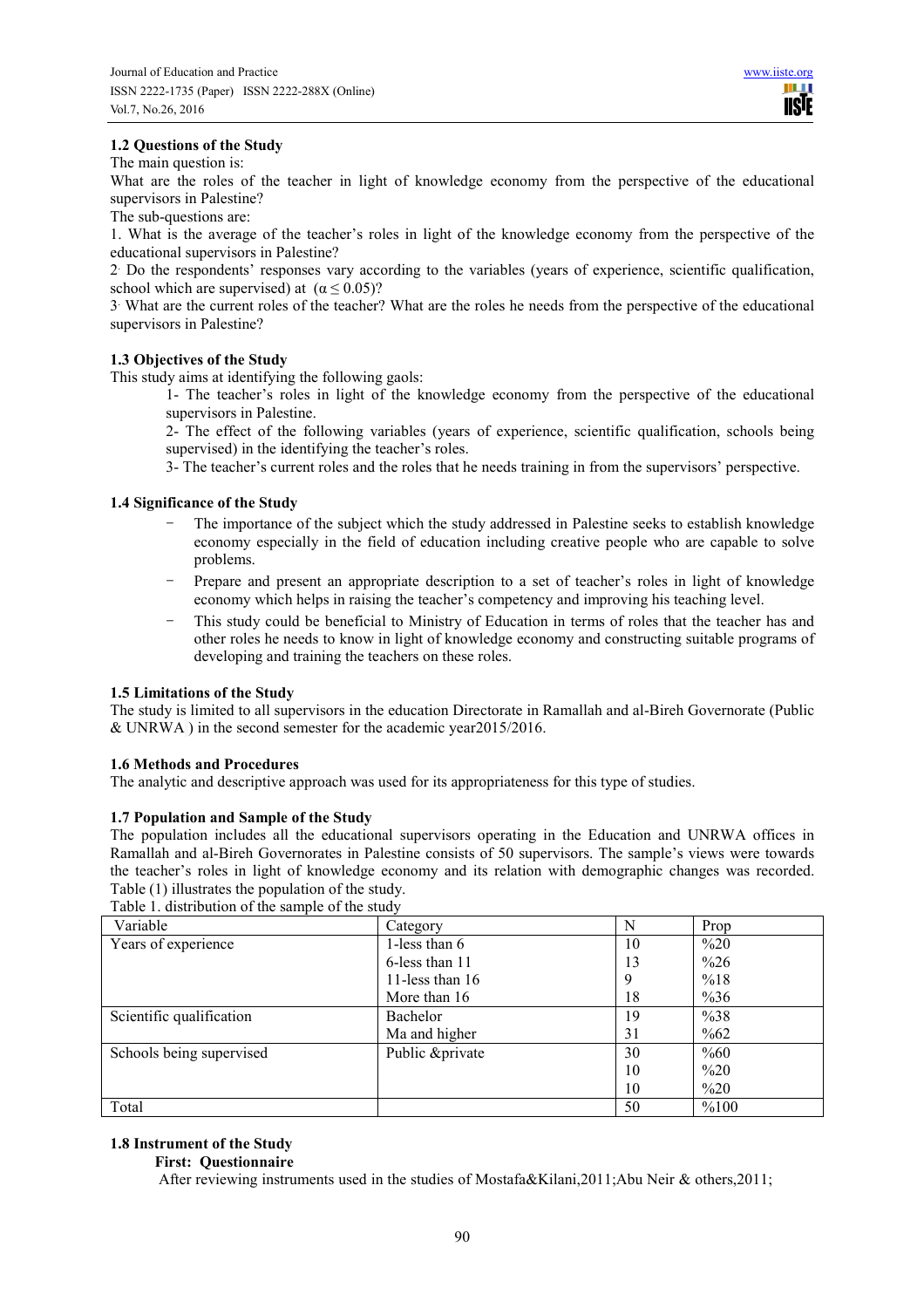Batarsah,2005; Eidata,2005), and the related literature to the study's subject ,objectives and hypotheses a questionnaire was developed to identify the teacher's roles in light of knowledge economy from the perspective of the educational supervisors in Palestine. The final draft of the questionnaire consisted of two parts; the first covered personal information about the respondents while the second part consisted of 35 items that measure the roles of the teachers in the light of knowledge economy from the perspective of the educational supervisors in Palestine and they were distributed into four fields as follows:

| Field                   | <b>ITEMS</b> | N OF ITEMS |
|-------------------------|--------------|------------|
| Teaching implementation | $11 - 1$     |            |
| Teaching & planning     | 18-12        |            |
| Self development        | 27-19        |            |
| Students learning       | 35-28        |            |
| $_{\rm \tau\sigma}$     |              |            |

Table (2): distribution of the study's items according to its dimensions

Responses to each item were measured along a 5-point Likert scale  $(3 = \text{very high degree}; 2 = \text{very high degree}; 2 = \text{very high degree}; 2 = \text{very high degree}; 2 = \text{very high degree}; 2 = \text{very high degree}; 2 = \text{very high degree}; 2 = \text{very high degree}; 2 = \text{very high degree}; 2 = \text{very high degree}; 2 = \text{very high degree}; 2 = \text{very high degree}; 2 = \text{very high degree}; 2 = \text{very high degree}; 2 = \text{very high degree}; 2 = \$ high;1= moderate;4= low degree;5= very low degree.

To check the tool's validity, it was presented to a set of arbitrators who are specialized in education and psychology who agreed on the readability and the validity of the tool. Concerning the tool's reliability, the internal consistency of the tool's items was examined through applying Cronbach Alpha on the total sample and the reliability value was (0.89) which is considered a high degree. *Second: Interview* 

 To check the tool's validity, it was presented to a set of arbitrators whose views and suggestions were taken into account. And regarding the tool's reliability, it was checked through two ways:

- 1) Reliability over time: an interview with the teacher was done twice within two weeks and analyzed using Cooper (0.89).
- 2) Reliability across persons: the researchers make an interview with the teacher and analyzed it. Results were compared and agreement proportion were concluded using Cooper as it is cited in (Gaber2002:69) as follows:

*agreement ratio=n of agreement/n of agreement +n of disagreementx100%. The agreement ratio was (0.86) which is considered appropriate for the sake of the study.*

Third: a checklist of the roles which the teacher has to have in the era of knowledge economy.

To check the tool's validity, it was presented to a set of arbitrators whose views and suggestions were taken into account. The tool's reliability was checked by applying Cronbach Alpha on the sample and the reliability value was ( 0.80) which was considered a high degree.

## **1.9 Statistical Treatment**

The descriptive statistics was used to calculate proportions, means and standard deviation test, One-Way ANOVA and Scheffe were used. Additionally, Cronbach Alpha coefficient was used to check the tool's reliability through SPSS and the following table illustrates the criteria used to judge the degree of the teachers' practice of knowledge economy concepts from the supervisors' perspective in Palestine.

 Table (3): judgment criteria on the degree of the teachers' practice of knowledge economy concepts from the supervisors' perspective in Palestine.

| ------------<br>------             | --------------------                 |                                                |                        |                   |                  |
|------------------------------------|--------------------------------------|------------------------------------------------|------------------------|-------------------|------------------|
| $\overline{\phantom{0}}$<br>Degree | $\sim$ $\sim$<br>$\mathbf{r}$<br>10W | $L$ <sub>O</sub> W                             | oderate<br>IVI.        | high              | err<br>high<br>◡ |
| $\sim$<br>erate<br>MC<br>ഫം        | $1,80-7$                             | $\sim$<br>n 1 –<br>$\sim$ $\sim$ $\sim$<br>.v. | $\sqrt{2}$<br>.v2<br>- | $\sim$<br>.<br>-- | $\sim$<br>-4     |

# **2. Results and Discussion**

First: results related to the following question: "What is the average of the teacher's roles in light of knowledge economy from the perspective of the educational supervisors in Palestine?

To identify the teacher's roles in light of knowledge from the supervisors' perspective, the means and standard deviations were calculated as it is illustrated in table (4):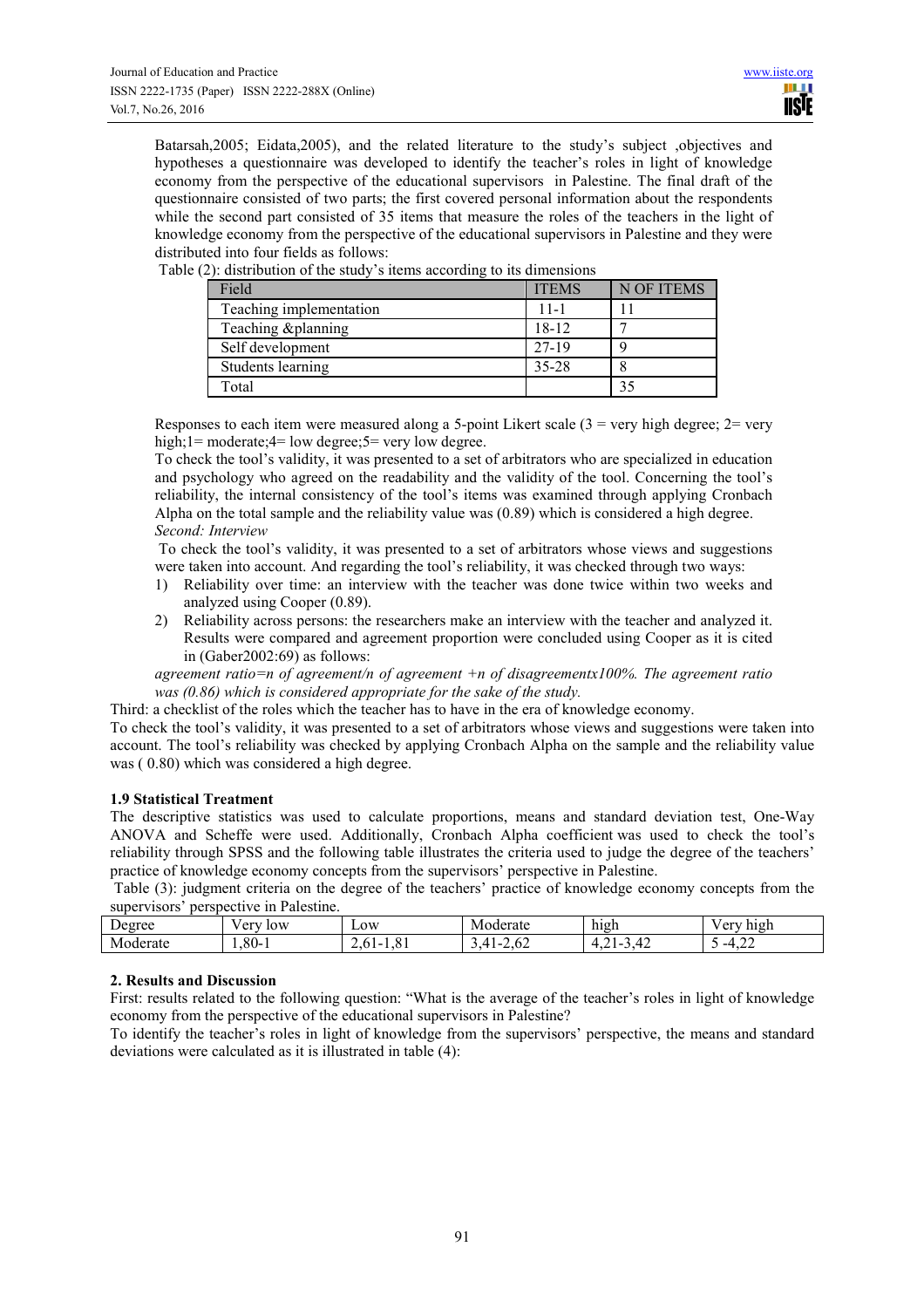Table (4): the means and standard deviations of the teacher's roles in light of knowledge from the supervisors' perspective

| n    | Field                   | N of items | Mean | Std   | Degree   |
|------|-------------------------|------------|------|-------|----------|
| - 1  | Teaching implementation |            | 3.25 | .640  | Moderate |
| $-2$ | Planning & teaching     |            | 3.22 | 0.669 | Moderate |
| $-3$ | Self-development        |            | 3.11 | 0.769 | Moderate |
| -4   | Students learning       |            | 3.19 | 0.665 | Moderate |
|      | The tool as a whole     | 35         | 3.17 | 0.680 | Moderate |

Table (4) showed that the mean of the teacher's roles in light of knowledge economy from the perspective of the supervisors was moderate and most of them were in the teaching implementation field which got the highest degrees while the other fields were respectively as follows: planning & teaching, students learning and self development. This results is in a agreement with the study of Gotan (2007) but it disagrees with the following studies: Shahada and Omari,2014; Oleimat,2013; Hilat and Gotah, 2008; Kang, 2003 and Shatnawi and Olimat, 2008 which showed the teachers 'roles were high while they were low in the studies of Batarsah (2005) and Bonal and Rambla ( 2003).

Regarding the other fields, the means and standard deviations of the most important roles of the teacher in light of knowledge economy from the perspective of the supervisors were moderate as follows:

Teaching implementation field:

The items which gained the highest degree were (4): "shows respect and care to all the students with a mean (3.60) and standard deviation (0.728) and item(1): "communicate with his students to facilitate their learning" with a mean (3.50) and standard deviation(0.647). the items that came last were(10) " discovers new ideas for the daily lessons" and item(11) "develops the students' critical and creative thinking skills" with means and standard deviation respectively( 3.04,0.88) and (2.98,0.795).

# Teaching planning field:

Items came first were: (18): "he chooses the appropriate teaching method that suit the students' needs (3.30- 0.763) and items (15): " designs teaching plans in light of the students' learning and growth (3.28-0.784) in addition to item (12): " adjusts his teaching plans according to the new teaching and learning situations (3.28-0.834). While item (17) "employs sources of information technology in his teaching plans (3.12-0.799) and item (14): "design interactive activities motivate students to learn (3.14-0.799) came last.

> The self development field: items  $(19 \& 20)$  achieved respectively the highest moderate degree "cooperate with his colleagues in developing himself professionally (3.23-0.844) and "shows interest in improving his educational and academic level (3.30-0.789). Items (27 and 21 came last with moderate degree, "follow related educational and scientific journal and periodical" (2.90- 0.953) and "likes to use research strategies to develop his ability for learning" (2.94-0.935).

Students' learning field : the items got the highest moderate degree are respectively (29) and (28): "analyzes the students' performance and provide feedback (3.54/0.706) and "communicates with school administration about his students' learning and their progress" (3.54/0.762) whereas items that came last with moderate degree are respectively (35,32): "uses electronic means to provide information to the parents about their children progress" (2.94/0.956) and "involves his students in evaluating their learning and progress" (3.19/0.665).

The researchers believe that this results is expected because the Palestinians' teachers' roles are still traditional as the teacher focuses on the implementation and planning field because they are the fields which the supervisors mainly rely heavily of them in evaluating the teachers and therefore the researchers think of other tools (interview, checklist of roles) and apply them in the current study to achieve more accurate results. Second: results related to the second question

Do the means of the supervisors about the teacher's roles in light of knowledge economy vary according to variables (years of experience in supervision, scientific qualification, schools being supervised) at (a≤0.05)?

To answer this question, means and standard deviation of the respondents' answers were calculated as follows: Years of experience (supervision):

To find out any statistical significant differences, means of the fields and the total degree and One-Way ANOVA calculated as it is illustrated in table (5).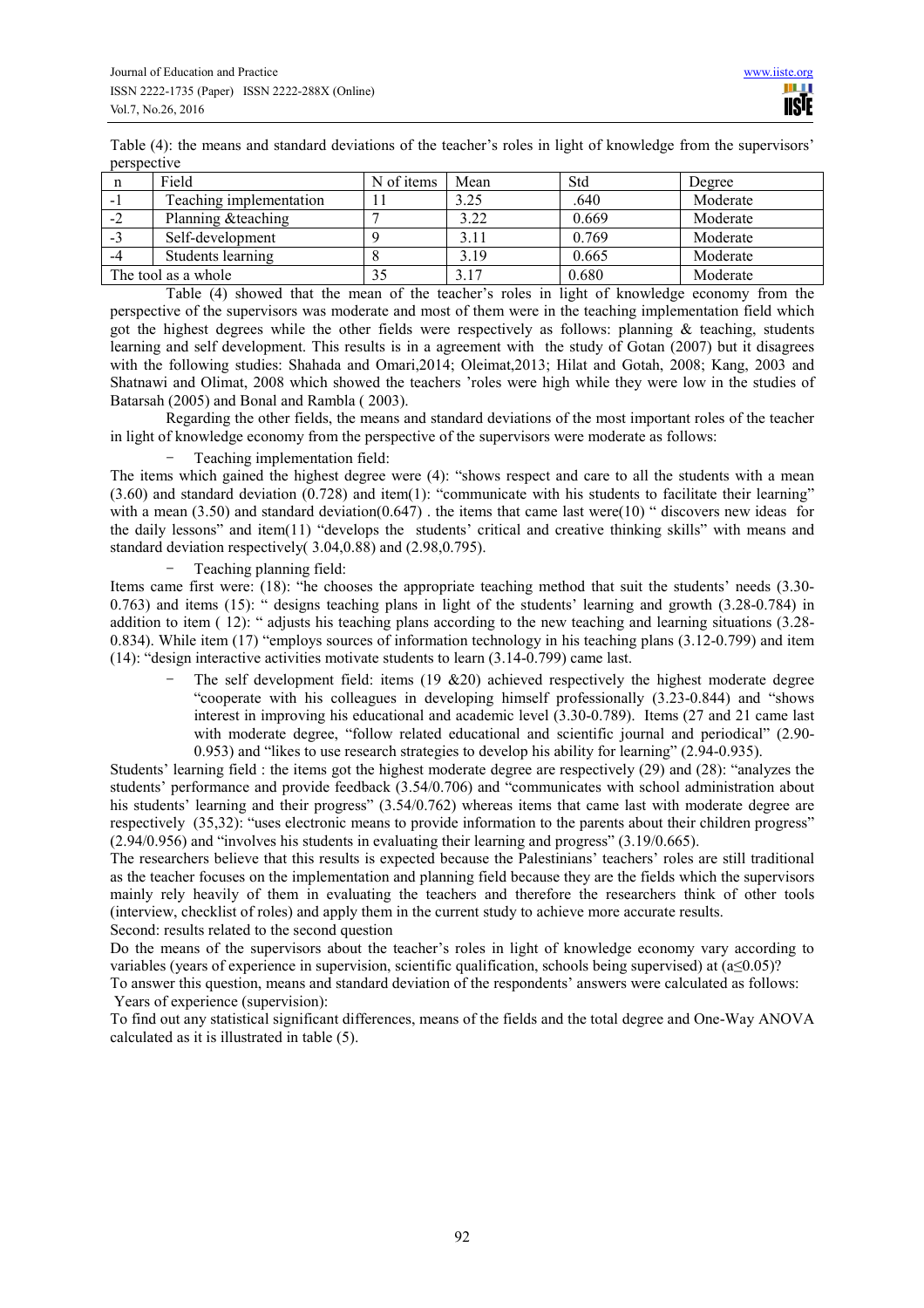Table (5): results of One-Way ANOVA for the differences in the means of the teacher's roles in light of knowledge economy according to years of experience variable

| Field                      | $1-$<br><b>less</b> | $-1$       | $5 -$ less than 10 |            | 10-less | than       |       | More than 15 | $\mathbf{F}$ | Sig. |
|----------------------------|---------------------|------------|--------------------|------------|---------|------------|-------|--------------|--------------|------|
|                            | than<br>vears       | 5          |                    |            | 15      |            |       |              |              |      |
|                            | M                   | <b>Std</b> | M                  | <b>Std</b> | M       | <b>Std</b> | M     | <b>Std</b>   |              |      |
| Teaching<br>implementation | 2.9                 | .572       | 3.55               | .767       | 3.15    | .269       | 3.27  | .640         | 2.189        | .102 |
| Planning<br>&teaching      | 2.79                | .625       | 3.560              | .770       | 3.095   | 327        | 3.278 | .636         | 2.998        | .040 |
| Self-<br>development       | 2.82                | .820       | 3.265              | .967       | 3.135   | .318       | 3.148 | .758         | .645         | .590 |
| Students learning          | 2.86                | .718       | 3.509              | .749       | 3.014   | .261       | 3.215 | .646         | 2.170        | .104 |
| Total degree               | 2.84                | .714       | 3.429              | .813       | 3.089   | .224       | 3.202 | .675         | 1.505        | .266 |

# $*(\alpha \leq 0.05)$

Table (5) showed differences in the means of the teachers' roles in light of knowledge economy in the different field and the total degree according to years of experience in supervision. One-Way ANOVA and Sheffee were used and showed differences in teaching and planning field in favour of years of experience (5-less than 15). But there were no differences in the total degree and other fields which means the respondents' responses are alike to a great extent between supervisors with long, moderate and short experience and the researchers attributed this result to the teachers' close experience in the knowledge economy and this result agrees with studies of Shadah and Omari (2014); Batarsah (2005) and Eiadat (2005).

Scientific qualification variable

To identify significant differences, T-test was used as it is illustrated in table (6).

Table (6): T-test for the differences in the total means of the scientific qualification variable

| <b>Field</b>            |      | <b>Bachelor</b> | MA and higher |            | <b>Calculated T</b> | Sig.  |
|-------------------------|------|-----------------|---------------|------------|---------------------|-------|
|                         | M    | <b>Std</b>      | M             | <b>Std</b> |                     |       |
| Teaching implementation | 3.21 | 0.352           | 3.27          | 0.770      | $-0.315$            | 0.754 |
| Planning & teaching     | 3.18 | 0.350           | 3.24          | 0.811      | $-0.262$            | 0.794 |
| Self-development        | 3.18 | 0.398           | 3.07          | 0.932      | 0.459               | 0.648 |
| Students learning       | 3.15 | 0.422           | 3.21          | 0.784      | $-0.278$            | 0.783 |
| Total degree            | 3.17 | 0.374           | 3.17          | 0.820      | $-0.007$            | 0.944 |

•  $(a \le 0.05)$ 

The results in the previous table showed lack of statistical significant differences in the respondents' responses about the teacher's roles in the era of knowledge economy attributed to scientific qualification variable in the fields of the study. The means of the total degree of the bachelor was the master degree holders and higher was (3.17). This result explains lack of differences regardless the supervisor's scientific degree. The knowledge economy is one of the modern concepts that they have read about during their university studying. This result in compatible with the studies of Batarsah (2005) and Eidat (2005) and it disagrees with the studies of Olimat (2013) and Qtah (2008).

# **Schools being supervised:**

To find out statistical significant differences, means and One-Way Analysis of Variance were calculated as it is illustrated in table (7).

Table (7): Results of ANOVA for the differences in the means of the teacher's roles in light of knowledge economy according to the schools being supervised.

| Field                   | Governorate |      | UNRWA |       | Public & UNARWA |      |       | Level |
|-------------------------|-------------|------|-------|-------|-----------------|------|-------|-------|
|                         | M           | Std  | М     | Std   | M               | Std  |       |       |
| Teaching implementation | 3.10        | .360 | 3.85  | .606  | 3.08            | .419 | 7.013 | .002  |
| Planning $&$ teaching   | 3.138       | .401 | 3.786 | 1.076 | 2.900           | .522 | 5.929 | .005  |
| Self development        | 3.085       | .441 | 3.700 | 1.272 | 2.600           | .549 | 6.250 | .004  |
| Students learning       | 3.058       | .405 | 3.750 | 1.061 | 3.00            | .556 | 5.338 | .008  |
| Total degree            | 3.070       | 385  | 3.784 | 1.129 | 2.849           | .450 | 6.799 | .003  |

 $\alpha \leq 0.05$ 

Table (7) shows differences in the means of the teacher's roles in light of knowledge economy in different fields and the total degree. To check the significance of the differences, ANOVA and Scheffe were used revealing differences in the total degree and all the fields in favor of UNORWA schools. There were no previous studies, according to the researchers knowledge, addressed this field. And these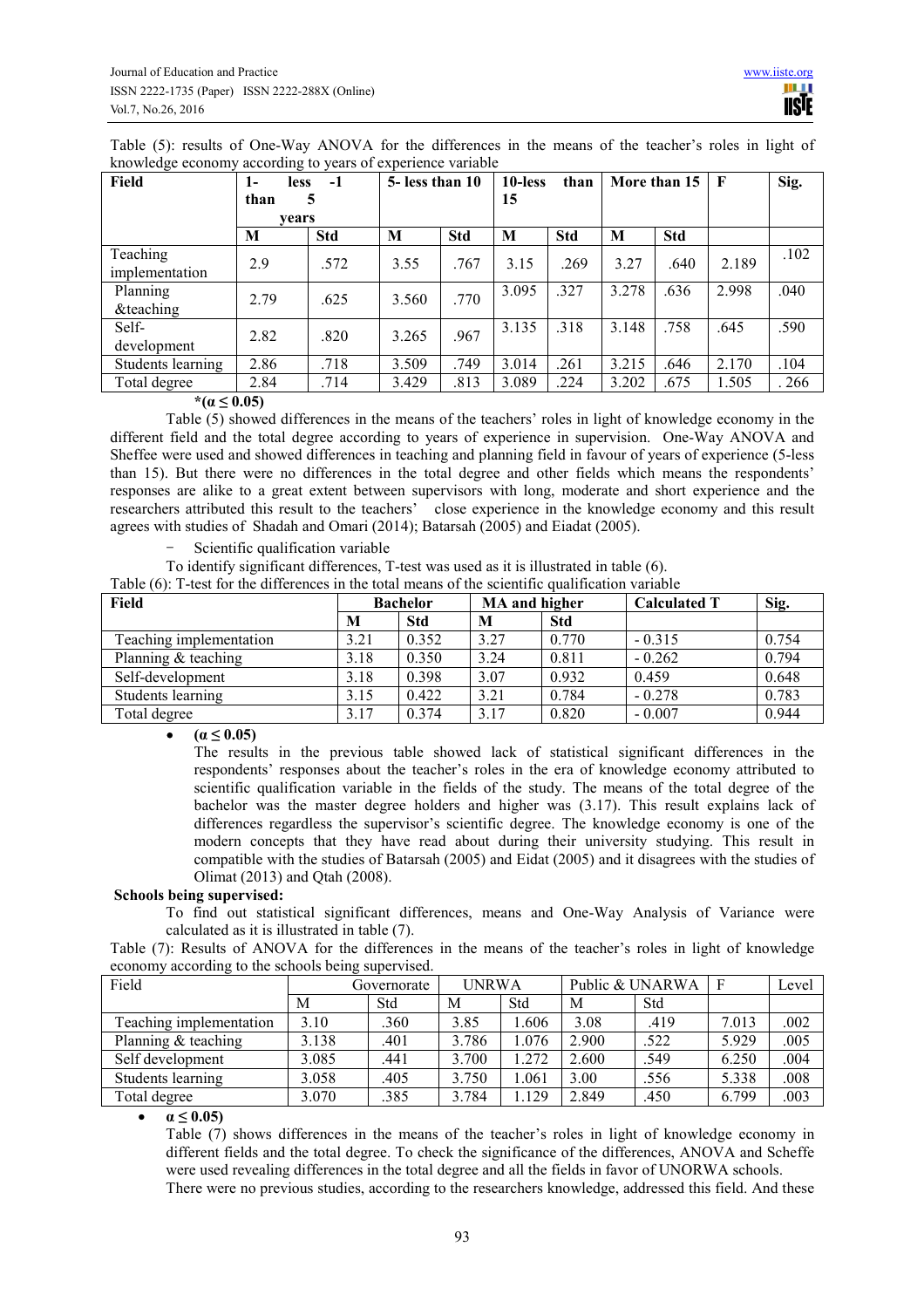**TISIE** 

results could be attributed to nature of supervision and control in UNORWA school, in addition to the teachers' training, hosting foreign experts and evaluating the teachers according to international criteria. Third question: What are the current roles which the teacher has and the roles he needs from the perspective of the supervisors in Palestine?

 To answer this question, nine supervisors of 419 teachers were interviewed deeply in addition to the checklist of the teacher's roles in the light of knowledge economy.

Results of the interview:

The supervisors were asked the following two questions:

1) As a supervisor, according to what roles do you evaluate the teacher?

The supervisors' responses were as follows:

Supervisor (1): student's involvement, variety of methods, creative thinking, attention to the learner.

Supervisor (2): role inside and out the class as a guide

Supervisor (3): scientific mastery, teaching strategies, evaluation, emotions.

Supervisor (4): education technology, professional growth, teaching methods, motivation and loyalty.

Supervisor (5): creativity, participation.

Supervisor (6): loyalty, his influence on the student, motivates the talented, participation in activities.

Supervisor (7): content pedagogy, profession ethics, scientific mastery.

Supervisor (8): curricula mastery, variety in evaluation, teaching strategies, providing appropriate educational environment, linking subjects with each other, worksheets, exams, courses.

Supervisor (9): scientific mastery, participation in activities, class management.

 The sample's responses for the question: what roles do the teachers need for training purposes? Were as follows:

Supervisor (1): variety in methods of teaching

Supervisor  $(2)$ : learning process facilitation

Supervisor (3): teaching methods

Supervisor (4): communication, critical thinking, active learning , learning technology

Supervisor (5): technology. Class management

Supervisor  $(6)$ : the computer, evaluation  $\&$  assessment, teaching methods, curricula analysis.

Supervisor (7): technology, leadership inside the class, integration, active learning

Supervisor (8): technology, research, teaching methods

Supervisor (9): critical thinking, research, innovation

Part two: a checklist of roles that the teacher should have in the era of knowledge economy:

- A checklist consisted of 21 roles that the teacher should have in the era of knowledge economy was distributed into the supervisors to identify the number of the teachers who has the role and to which degree.

The mean of the proportions of the teacher's roles was calculated as it illustrated in details in table 8.

# Table (8): ratio of teachers to each role that he should have from the supervisors' perspective.

| <b>Rank N</b>  | Teachers' roles in light of knowledge economy       | Teachers with low skills who need | Teachers<br>high<br>with |
|----------------|-----------------------------------------------------|-----------------------------------|--------------------------|
|                |                                                     | training                          | skills                   |
| -1             | Researcher                                          | 97.1                              | 2.9                      |
| $\overline{2}$ | His disagreement with others enriches his source of |                                   | 8.03                     |
|                | information                                         | 91.97                             |                          |
| 3              | Non-typical teacher                                 | 91.34                             | 8.66                     |
| $\overline{4}$ | Leader & creator in education                       | 90.73                             | 9.27                     |
| 5              | Has skills of challenge & creativity                | 89.82                             | 10.18                    |
| 6              | Ability to have self total learning                 | 89.55                             | 10.45                    |
| $\overline{7}$ | Critical thinker                                    | 89.2                              | 10.8                     |
| 8              | Educators of morals                                 | 88.18                             | 11.82                    |
| 9              | has developed technical skills in education         | 87.29                             | 12.71                    |
| 10             | A model for his students                            | 86.75                             | 13.25                    |
| 11             | Guide & monitor for his students                    | 86.52                             | 13.48                    |
| 12             | Academic competencies                               | 85.78                             | 14.22                    |
| 13             | Facilitator for learning                            | 85.35                             | 14.65                    |
| 14             | Planner                                             | 84                                | 16                       |
| 15             | A friend & supporter for students                   | 82.6                              | 17.4                     |
| 16             | Has emotional characteristics                       | 82.23                             | 14.77                    |
| 17             | Leader of the class                                 | 81.19                             | 18.81                    |
| 18             | Negotiator in the class                             | 79.9                              | 20.1                     |
| 19             | Likes group working                                 | 77.43                             | 22.57                    |
| 20             | Cooperative with colleagues                         | 77.15                             | 22.85                    |
| 21             | Treat his students equally                          | 65.93                             | 34.07                    |
|                | Average                                             | %84                               | %16                      |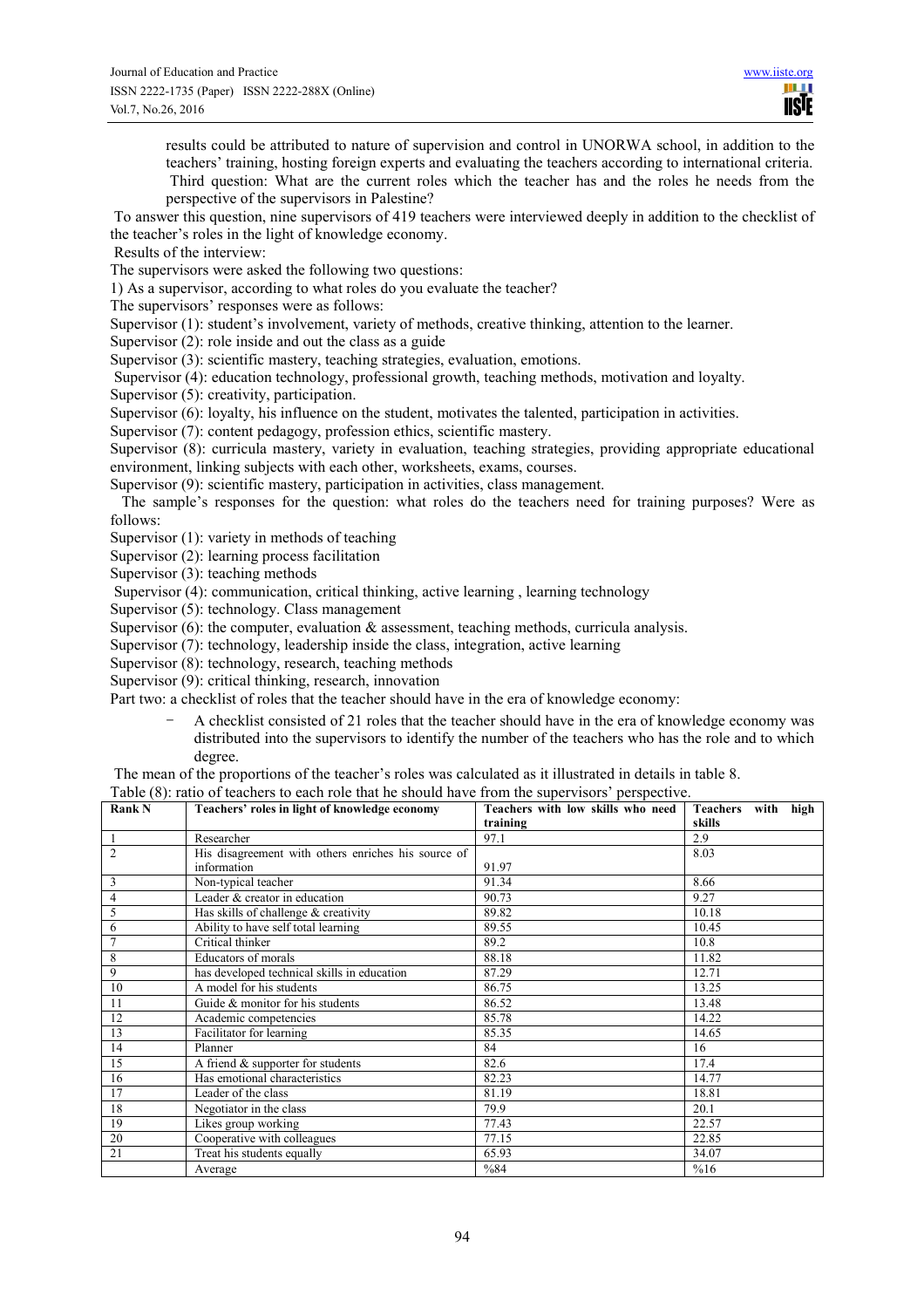#### **Interview summary:**

- Five out of nine supervisors (55.5%) evaluate the teacher's roles according to the scientific mastery, four supervisors out of 9 (44.4%) pay attention to variety of the teaching methods, creative thinking and participation in the activities. Three out nine (22.2%) focus on the variety of the assessment methods followed by loyalty. The other roles (11.1%) were students' involvement, training courses, creating appropriate educational environment, linking the curricula with each other, class management, using technology, influence of the teacher in the students and the profession ethics.
- Most of the roles which the teachers need were: variety in teaching methods and using technology as 5 out of 9 supervisors (55.5%) assured the necessity to train the teachers on different teaching methods, using technology followed by research and creativity (33.3%). 2 supervisors out of 9 asserted the necessity to train the teachers on communication, critical thinking, active learning and class management. Only 1 supervisor out of 9  $(11.1\%)$  assured the necessity of training for them.

It is clear that there is no unified reference created by the Ministry of Education (department of supervision) concerning teacher's roles identification.

Because investing knowledge is a new concept, the outcomes of scientific research should come true and this needs restart working. Knowledge economy should be given the priority and considered as one of the strategic goals to help the supervisors in evaluating the teacher's roles. This was confirmed by the studies of Ghoneim and Elghotmy (2016) and Gonzales Ruiz (2014) and reports of following up the project of developing education towards knowledge economy (8) ERFKEIL (2015: 24-25) which pointed that the methods which are used in evaluating the teachers are still rational and general as there is no specific and clear plan that paves the way to develop education according to knowledge economy and therefore they should be developed. Furthermore, ERFKIEL report (8) recommended constructing and managing educational training and supervision based on the international criteria to evaluate the teachers.

 In the main stream, Hanafi (2016) assured that in the era of knowledge economy we need a teacher who is expert in searching for the information, a teacher who can accomplish his educational and social tasks, a teacher who can develop the qualitative side and organize the educational operations within its modern trends, a teacher who invest properly the educational technology as e-learning, self learning. He added that there is a need to a teacher who understands his mission and duty towards his society and nation through the educational situations, a teacher who interacts with the student for the sake of developing abilities, practicing thinking, raising spirit of creativity, and developing their personality as well. To have a teacher who initiates and trusts himself in organizing educational activities freely, works actively looking for opportunities for his professional growth, owns systematic and non-systematic evaluation strategies to evaluate the learner's mental, social and physical growth becomes a necessity. The Palestinian teachers lack the appropriate roles for the era of knowledge economy according to the study's results.

Concerning the second part of the study, means of the proportions of the teachers' roles that they should have from the supervisors' perspective were calculated as it is illustrated in table (7).

 It is noted that most of the teachers lack the teacher's roles in light of knowledge economy from the supervisors' perspective as more than 84% of the teachers need training on most of the roles especially their role in research since 97.1% of the teachers need training to condense their activities in research. Moreover, more than 90% of the teachers need training in creativity and leadership in education. Items ranged from 80% to 89% focus on skills of creativity, challenge, self learning, critical thinking and technology in education in addition to developed academic skills. The proportions range from 77-79.9% showed the teacher's need to training on dialogue, discussion, team work and cooperation with their colleagues while the last item (65.93%) was about treating the students equally.

These results showed that the teacher needs greatly training in the self-development moving from traditional thinking pattern to open and developed thinking. The teacher also needs social and professional competencies in his dealing with colleagues and with the students as well.

Investment in knowledge means improving advanced skills of the roles in addition to professional skill (Pahl, 2014) and it means building abilities to respond to challenges that aim to develop creativity and imagination in the teacher's roles. Marginson (2008, 2007) and Morai (2006, as it cited in Elghotmy & Ghoneim, 2016) pointed that the teacher in the era of knowledge economy should have high level of education and the ability to access into knowledge and apply it .it is stated that language, knowledge and scientific research are the steps to develop national economy, respond to new developments in the world and find solution to urgent problems and this agrees with the current study. The same point was aroused by Hargreaves (2003) who believes that the teacher who lives in knowledge economy and society of knowledge needs motivation that will lead him to creativity and superiority. Therefore, based on this study's results, there is a need to create knowledge society that helps in developing the teacher's role at the schools.

Mahmoud (2016) sees that the teacher in the era of knowledge economy has to have the following roles: a teacher as a medium between the students and sources of knowledge, a model representing human rights and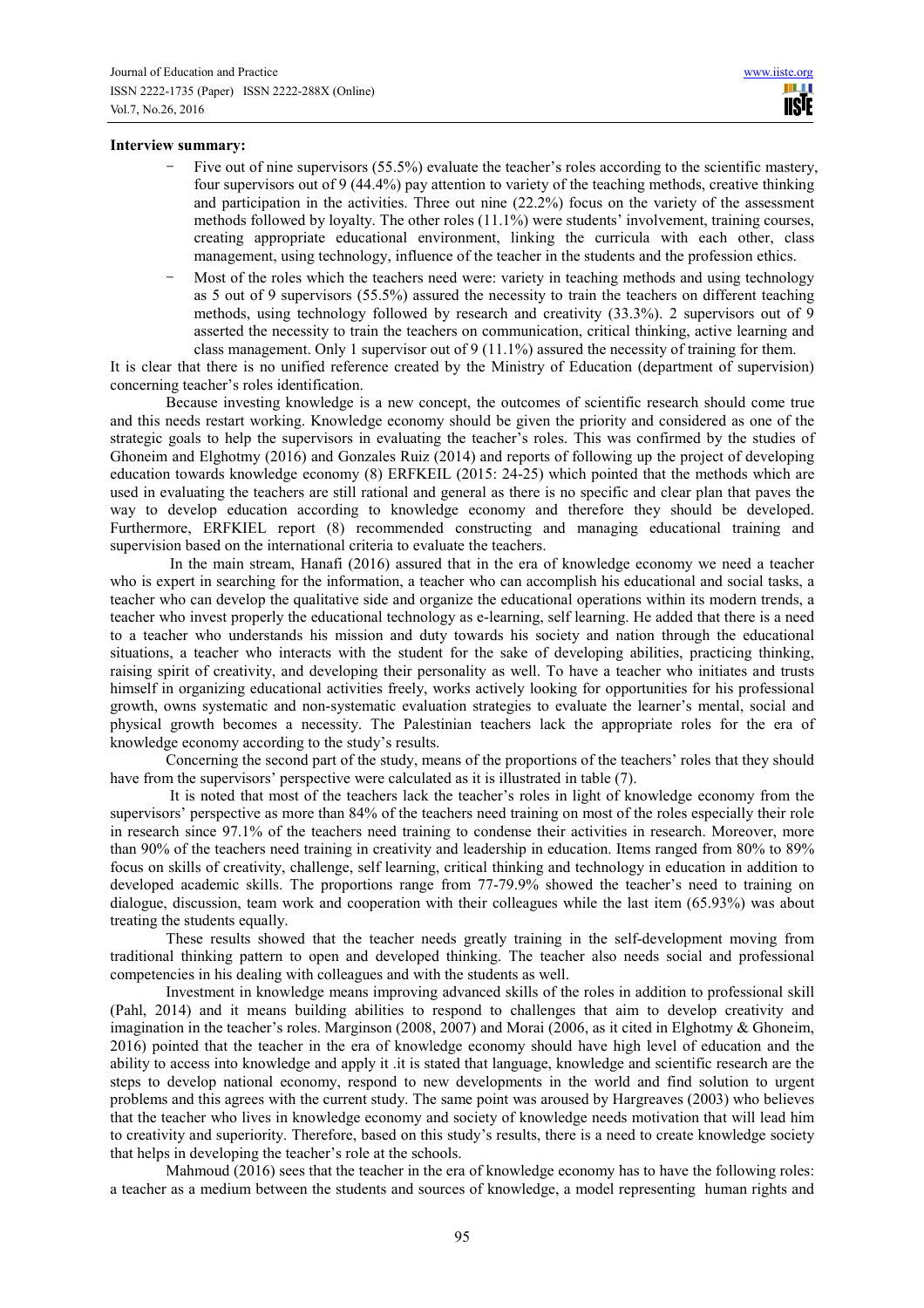democracy principals , a good user of technology in facilitating learning process, a guide in cooperative learning and creative thinking in addition a psychologist.

Fullan (2008) illustrated that there are six steps in developing the teacher's modern roles according to knowledge economy: treating with love, colleagues' cooperation in achieving the educational goals, working on developing the teachers' capabilities and abilities, learning is work, transparency and commitment. And this was illustrated in the studies and assured by Dufour (2004, 2005), in addition to other related studies asserted the existence of the teacher's updated roles in light of knowledge economy as Gonzales et al. (2014) and Hashimi and Azawi (2009).

Therefore, the educational system in light of knowledge economy has to reconsider the curricula, programs, educational processes continuously and expand the use of information technology, communication at work, learning, training and management (Diabat, 2007) and this supports the current study's results that there is a need to great change in the policy of rehabilitation and the teacher's roles and getting rid of the traditional methods based on drilling and imitation and replacing them with new teaching methods in light of knowledge economy.

# **3. Conclusion and Recommendations**

# **3.1 Conclusion**

The study concluded that teachers need to keep pace with the requirements of the twenty-first century "The era of economy and knowledge," with regard to scientific mastery and use of technology and creativity, excellence, critical thinking and scientific research through receiving some training on these roles, and the need to develop the evaluation mechanism among supervisors. The results of the study showed that the mean of the teacher's roles in light of knowledge economy from the supervisors' perspective was moderate. The teaching implementation field came in the first rank followed respectively by planning and teaching field, students learning and self-development. Moreover, the results showed the lack of statistical significant differences in the means of the teacher's roles in light of knowledge economy attributed to years of experience and scientific qualification variables. The results also showed differences in the means of the teacher's roles attributed to the schools being supervised in favor of UNRWA schools. Furthermore, the study concluded that the teachers have to be trained on these roles and the supervisors have to develop their evaluation mechanism and strategies in order to ensure better teaching and fruitful learning that build a generation capable of development.

#### **3.2 Recommendations**

- 1- Supervisors and teachers' involvement in seminars and workshops so as to develop their performance and increase their cognitive account in the era of knowledge economy.
- 2- Activating the supervisor's role in motivating the teachers to update their roles in the era of knowledge economy.
- 3- The supervisors reconsider the criteria they used in evaluating the teachers' roles.
- 4- Carrying out studies and similar research concerning developing the pre-service teachers and university teachers as well.
- 5- Ministry of Education should construct appropriate programs to develop and train the teachers on these roles.

## **Acknowledgments**

The researchers extend their great gratitude to the Deanship of Scientific Research at Al-Quds University for its unlimited support in carrying out this project. They also would like to thank the Vice President for Research, Development and Creativity. Not to forget Dr. Shehnaz Alfar, the Director-General of Educational Supervision at the Ministry of Education and Higher Education, and the academic supervisors. Special thanks to Dr. Jamal Nafi' for his help in revising and proofreading this research.

#### **References**

- Abo near, N, Sarhan, K. H., Zboon, M. (2011). Concept of knowledge economy and the renewable teachers' roles From the perspective of the secondary schools' teachersin Jordan and its relation with some variables, *Derasat Education Sciences, 38*(1), 330-343. *And Vocational Didactics Areas of Vocational Education Research* (pp. 17-43). Springer Science +Business Media.
- Alkadimat, J. (2008). The Effectiveness of a training program based on the knowledgeeconomy in the development of competencies Arabic language teachers at the secondary level in Jordan, "PhD thesis, Amman Arab University, Amman, Jordan.
- Kang, T (2003). "The knowledge advantage: tracing and testing impact of knowledge characteristic and relationship in project performance PhD digital": University of California, Los Angeles. Retrieved from: www /:lib.umi.com dissertation, search. 12/09/2010.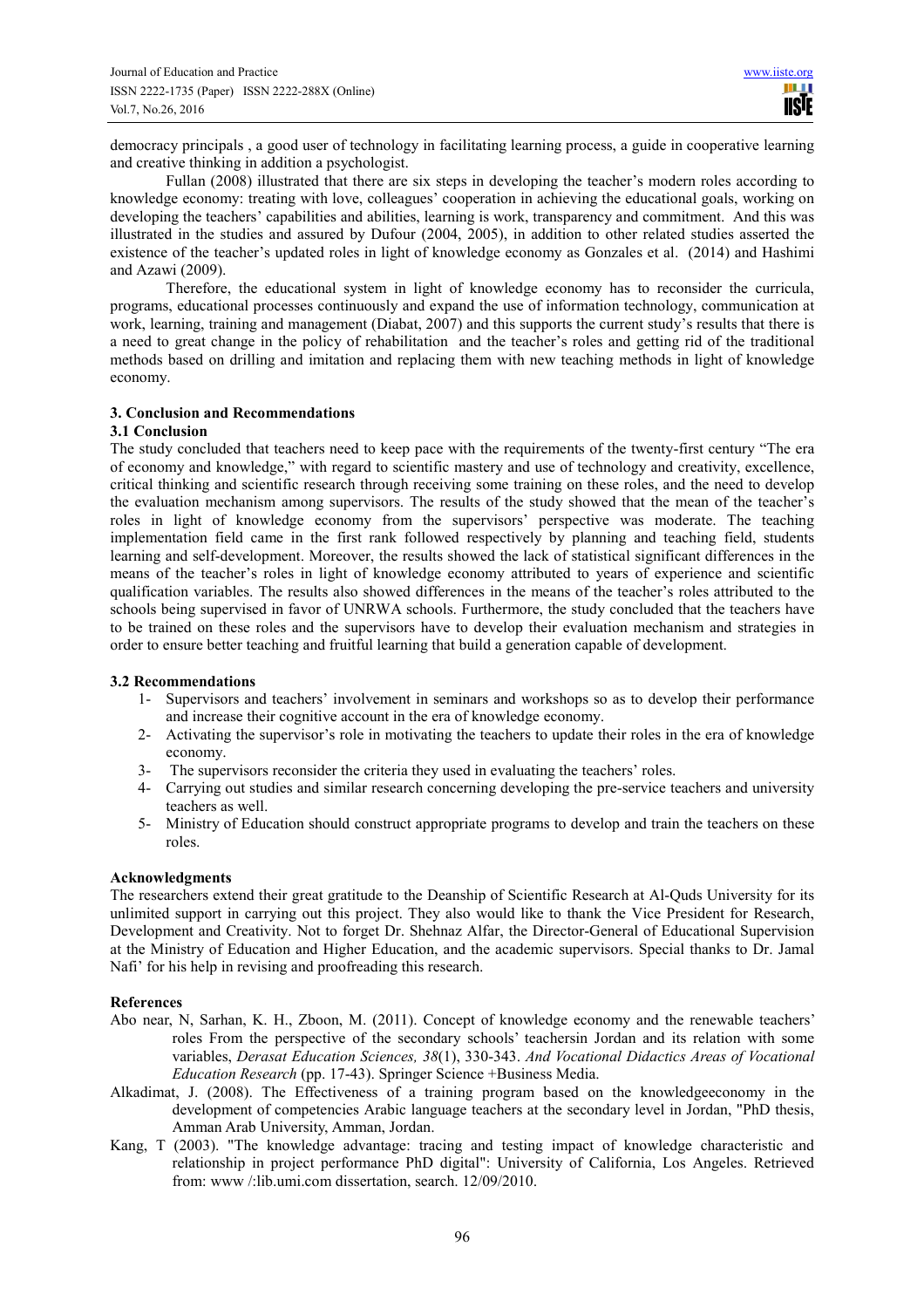- Bonal, X. & Ramba, X. (2003). Captured by the Totally Pedagogies Society: Teacher and Teaching in the Knowledge Economy.
- Hargreaves, A. (2003). *Teaching in the knowledge society: Education in the age of insecurity.* New York, New York: Teachers College Press.
- Pahl, J. P. (2014). *Vocational Education Research: Research on Vocational Pedagogy, Vocational Discipline*. 204-206. Retrieved from http://dx.doi.org/10.1093/elt/cci110 Arab Human Development Report (2003). Towards society of knowledge, United Nation development program.
- Batarsah, M. (2005). Building training program based on knowledge economy competencies of professiona development for teachers in Jordan, Unpublished Dissertation, Amman Arab University for Higher studies, Amman, Jordan.
- Brinkley, I. (2014). "Defining the knowledge". Economy. Knowledge economy program report.
- Connell. R. (2015). The knowledge economy and university workers. *A U S T R A L I A N U N I V E R S I T I E S' R E V I E W, 57*(2).
- Davies, H. (2002) A Review of Enterprise and the Economy in Education, London:HMSO.
- Diabat, A. A. (2007). Role of knowledge Economy in preparing human resources to face sustainable development requirements in Jordan, Unpublished Dissertation, Yarmouk University, Irbid, Jordan.
- Dufour, R et.al. (2004). *What it takes: How professional leaning communities respond when kids don't learn.*  Bloomingon, IN: Solution Tree.
- Eiadat, H. (2005). Building training program for developing performance skills of the teachers of industrial education in Jordan in light of the trend towards knowledge economy and shows its effect in developing these skills, Unpublished Dissertation, Amman Arab University for higher studies, Amman, Jordan.
- FITZPATRICK.M. MARGARET. (2014). GLOBALIZING TEACHER LABOR FOR THE KNOWLEDGE ECONOMY: THE CASE OF NEW YORK CITY'S CARIBBEAN TEACHERS DISSERTATION for the degree of Doctor of Philosophy in Educational Policy Studies in the Graduate College of the University of Illinois at Urbana-Champaign. *Globalization, Societies and Education, 11*(2), 169-184.
- Fullan, M. (2008). *The six secrets of change.* San Francisco, CA: Jossey-Bass.
- Ghoneim, N. M., & Elghotmy, H. A. (2016). A Suggested Project to Develop EFL Teaching in the Egyptian Universities in the Light of Knowledge Economy, Investing in ELT Innovation. English Language Teaching, 9(4).
- Gonzales, A., Jones, D. & Ruiz, A. (2014).Toward achievement in the "Knowledge Economy" of the 21stCentury: Preparing students through T –STEM academies. Research in Higher Education Journal, Volume 25 –September, 2014Toward achievement, page 1-14.
- Hashimi, A. & Azawi, F. (2009).knowledge economy and teacher formation, Dar Alkitab Jameei, Ein, UAE.
- Hashimi, A. & Faeza, M. (2007).the curricula and knowledge economy, Dar Maysra for publishing and distribution, Amman, Jordan.
- Hilat, B. & Qdah, M.(2008). Degree of the Jordanian supervisors' possession of cognitive knowledge concepts in light of some demographic variables, *Najah University Journal of Research,22*(2). Retrieved from http://www.moe.gov.jo/Files/(24-11-2015)(9-35-28%20AM).pdf
- Holowetzki, A. (2002).The relationship between knowledge management and organizational culture. New York, NY: Harper & Row.
- Human development report (2011).International development indications.
- Jaber, A. J. (2002). Trends and modern experiences in evaluating the teacher and the student's perforamnce,Cairo, Dar fikr Arabi.
- Khalaf, F. H. (2007). Knowledge economy, Alem kotob Hadeth, Amman, Jordan. Knowledge economy. Paper presented at the International conference: Rethinking English language education for today's Vietnam, Vietnam National University/ Hanoi University of Languages and International Studies
- La Rue, B. (2005).Toward view of working, living, and learning in the knowledge economy: Implications of the new learning imperative for higher education, distributed organizations, and knowledge workers, The Fielding institute.
- Mahmoud, K. H. S. (2016).Future teachers' roles in light of knowledge economy: Analytic study, *Journal of Criticism, 5*(2),106-138.
- Marginson, S. (2008). ELT and Globalization: Education and language for national development in the global
- Ministry of Education, department of planning &education research. (2015), following up report till the first part of 2015, prepared by section of planning and evaluation.
- Mostafa, M. & Ilani, A. (2011). Degree of Islamic Education teachers 'practice of the teachers roles in light of knowledge economy from the perspective of their supervisors in Jordan, *Journal of Damascus University of Human and Social Sciences,4*(3), 681-718.
- Murray, H. (2006). The Globalization of English and the English Language Classroom.*ELT Journal, 60*(2),